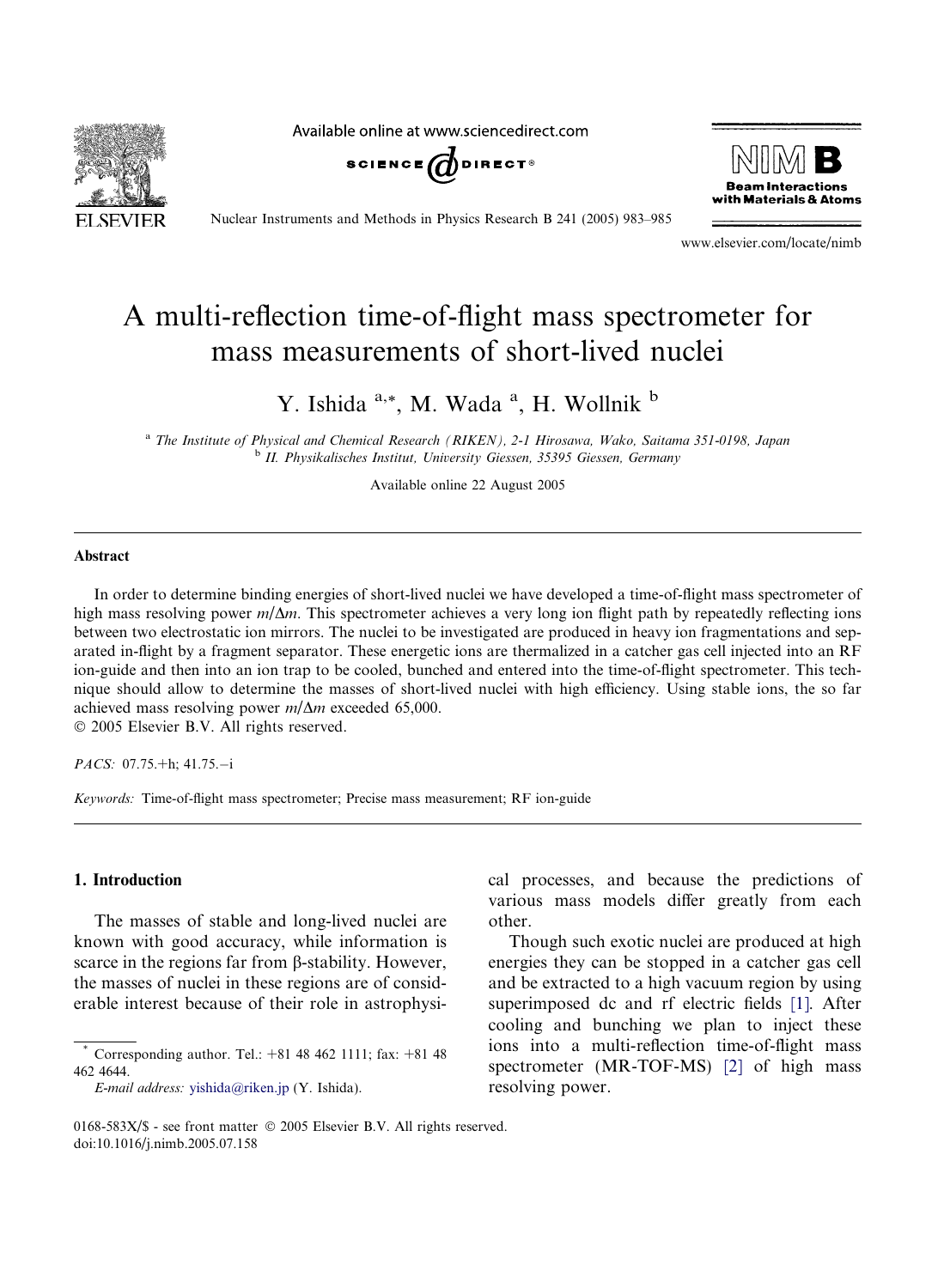#### 2. Mass measurements with the MR-TOF-MS

Exotic nuclei can be produced at RIKEN separated in-flight by the projectile fragment separator (RIPS) [\[3\]](#page-2-0) or later by BigRIPS in the RIKEN RI-beam factory project [\[4\].](#page-2-0) These ions are passed through a degrader to decrease their kinetic energies and are then injected into a large He gas cell to be thermalized.

#### 2.1. The RF ion-guide system

In this He gas cell, a static electric field drives the ions towards an exit hole. Around this exit hole fine concentric ring electrodes are placed whose RF and DC potentials keep the ions away from the electrodes. The extracted ions are then transported by a multipole ion guide [\[5\]](#page-2-0) to the ion trap and the MR-TOF-MS.

This RF ion-guide system has been tested with 100-MeV/u <sup>8</sup> Li ions from RIPS using a primary beam of 100-MeV/u  $^{13}$ C and a 10-mm thick Be target. The <sup>8</sup>Li ions were recorded by  $\alpha$ -particles emitted after b-decay. Using 100 Torr He gas in the cell we have achieved a maximum efficiency of 5%.

### 2.2. The linear RF ion trap

Before ions can be injected into the MR-TOF-MS they must be well confined in phase space to ensure small energy and time spreads. For such ions the MR-TOF-MS can compensate the residual energy spread when the geometry and the potentials of the mirror electrodes are chosen properly [\[6,7\]](#page-2-0). This ion beam is formed by a "six-pole RF ion-guide" and a "linear RF ion trap''. In the six-pole guide the ions are cooled and then trapped in a potential depression which is formed by the potential of a ring electrode placed around the six-pole electrodes [\[8\]](#page-2-0).

A ''quadrupole ion trap'' that consists of two endcap electrodes with a ring electrode and a ''linear ion trap'' have been considered. We have chosen a ''linear ion trap'' since it has a greater phase-space acceptance according to Clark et al. [\[9\]](#page-2-0) who found that typical efficiencies were 15% with a "quadrupole trap" and more than 80% with a ''linear trap''.



Fig. 1. (a) Calculated trajectories of singly charged ions of mass 100 and (b) the DC potential distribution in the linear trap as determined by SIMION.

We have operated our RF ion trap with  $1 \times 10^{-3}$  Torr He gas. Differently from its normal use we have divided this trap in a 25 mm long loading section and a 5 mm long extraction section. To determine the appropriate parameters of this ion trap we have calculated ion trajectories (see Fig. 1) by SIMION [\[10\].](#page-2-0) By doing so we found that it seems feasible to efficiently load the pulsed ions from the RF ion-guide system by switching the voltage of the endcap of the trap, and to extract most of the ions without a gas collision after transmitting them to the extraction section.

## 3. Experimental tests of the MR-TOF-MS and the linear trap

For experimental tests of the MR-TOF-MS and the linear trap stable ions were produced in an electron impact source, extracted by an electric field of  $\sim$ 5 V/mm and stored in the loading part of the trap. Here they were cooled by gas collisions in the He buffer gas, and then transferred to the extraction section. After being cooled again, the